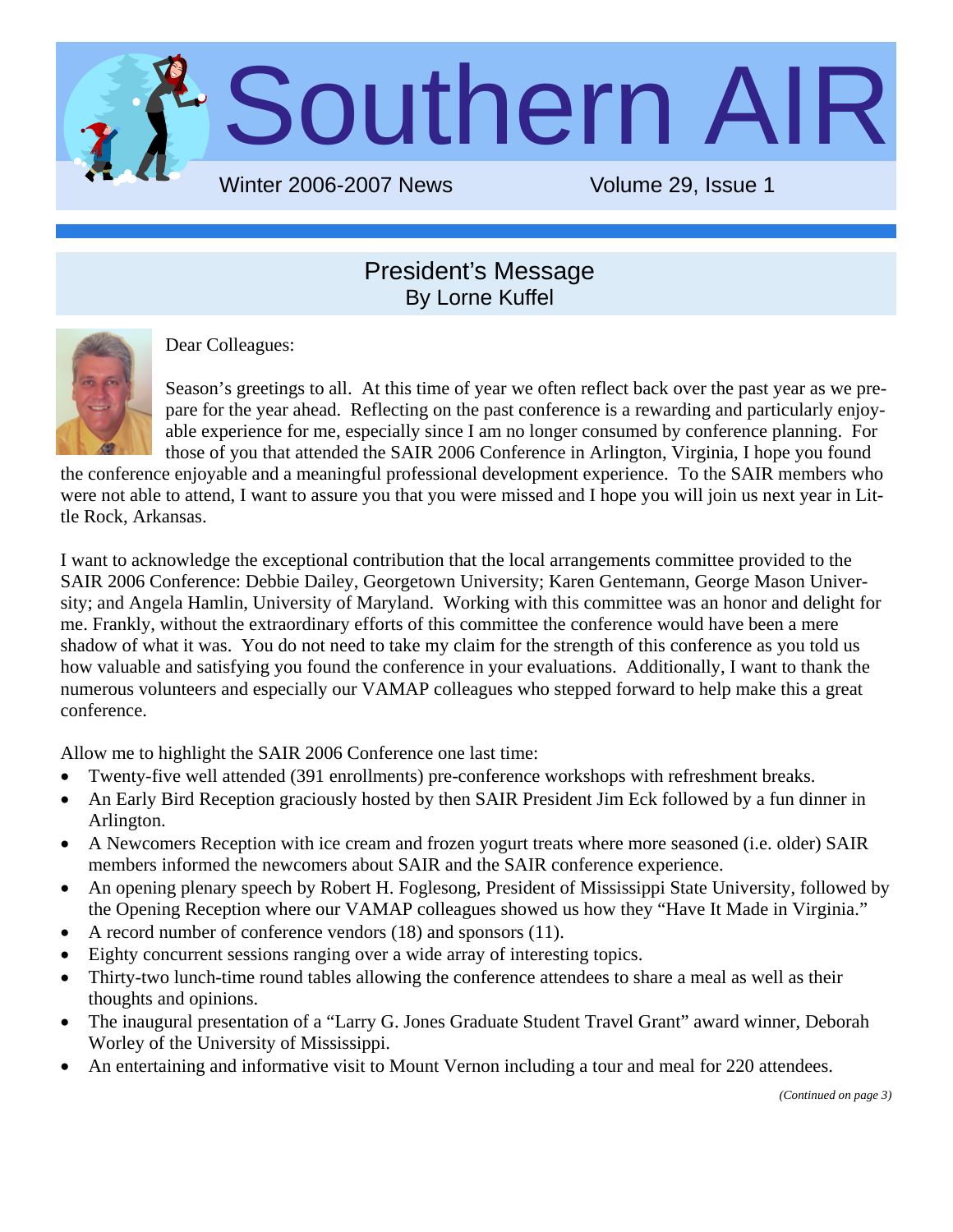**SAIR** The Southern Association for Institutional Research

............

#### http://www.sair.org

**President**  Lorne Kuffel The College of William and Mary

**Vice President**  Sandi Bramblett Georgia Institute of Technology

**Secretary**  Cathy Tanner The University of Alabama at Birmingham

> **Treasurer**  Bernie Braun Louisiana State University

> > **Past President**  Jim Eck Rollins College

#### **Members-at-Large**

Jon Acker The University of Alabama

Michelle Hall Southeastern Louisiana University

> Mary Harrington University of Mississippi

> > Kathleen Morley Baylor University

Communication Specialist Darla Fletcher, University of Memphis

Please submit materials for the next issue of Southern AIR to darkeel@memphis.edu by **March 18, 2007**.

## You're Simply the Best!



 $\blacklozenge$ 

 $\bullet$ 

 $\bullet$ 

 $\blacklozenge$  $\blacklozenge$ 

 $\blacklozenge$ 

 $\blacklozenge$ 

 $\blacklozenge$ 

 $\bullet$ 

 $\bullet$ 

 $\blacklozenge$  $\blacklozenge$ 

 $\bullet$ 

 $\blacklozenge$ 

 $\bullet$ 

 $\bullet$ 

 $\bullet$ 

 $\bullet$ 

 $\blacklozenge$ 

 $\begin{matrix} \bullet \\ \bullet \end{matrix}$ 

 $\blacklozenge$ 

 $\blacklozenge$  $\blacklozenge$ 

 $\blacklozenge$ 

 $\blacklozenge$ 

 $\blacklozenge$  $\blacklozenge$ 

 $\blacklozenge$  $\blacklozenge$ 

 $\blacklozenge$ 

 $\blacklozenge$ 

 $\bullet$ 

What a proud moment when the members of SAIR are recognized for their great work! SAIR 2006 was no exception when the Best of the Best received the following awards:

**Best Fact Book:**  First Place – Mississippi State University Runner-Up – The University of Alabama

#### **Best Mini Fact Book:**

First Place – Southeastern Louisiana University Runner-Up – University of South Carolina-Columbia

#### **Best Electronic Fact Book:**

First Place – Kennesaw State University Runner-Up – Mississippi State University

#### **Best IR Website:**

First Place – Kennesaw State University Runner-Up – Georgia Institute of Technology



#### Congratulations to the 2006 SAIR Travel Grant Award Winners



Sherie Fleming – Bevill State Community College (Jasper, AL); Patricia Pates – University of Central Florida (Orlando, FL); Alice Simpkins – Paine College (Augusta, GA); Shawna Anderson

– Jefferson Community College (Louisville, KY); Danielle Hebert – Nunez Community College (Chalmette, LA); Treva Lee – Xavier University of Louisiana (New Orleans, LA); Deborah Smith – St. Andrews Presbyterian College (Laurinburg, NC); Tabitha Singletary – Coastal Carolina University (Conway, SC); Patricia DeWitt – Shorter College (Rome, GA); and Meihua Yang – University of Memphis (Memphis, TN).

The Travel Grant Committee consisted of Cathy Tanner (Chair) – The University of Alabama at Birmingham and Julie Fulgham – Mississippi State University.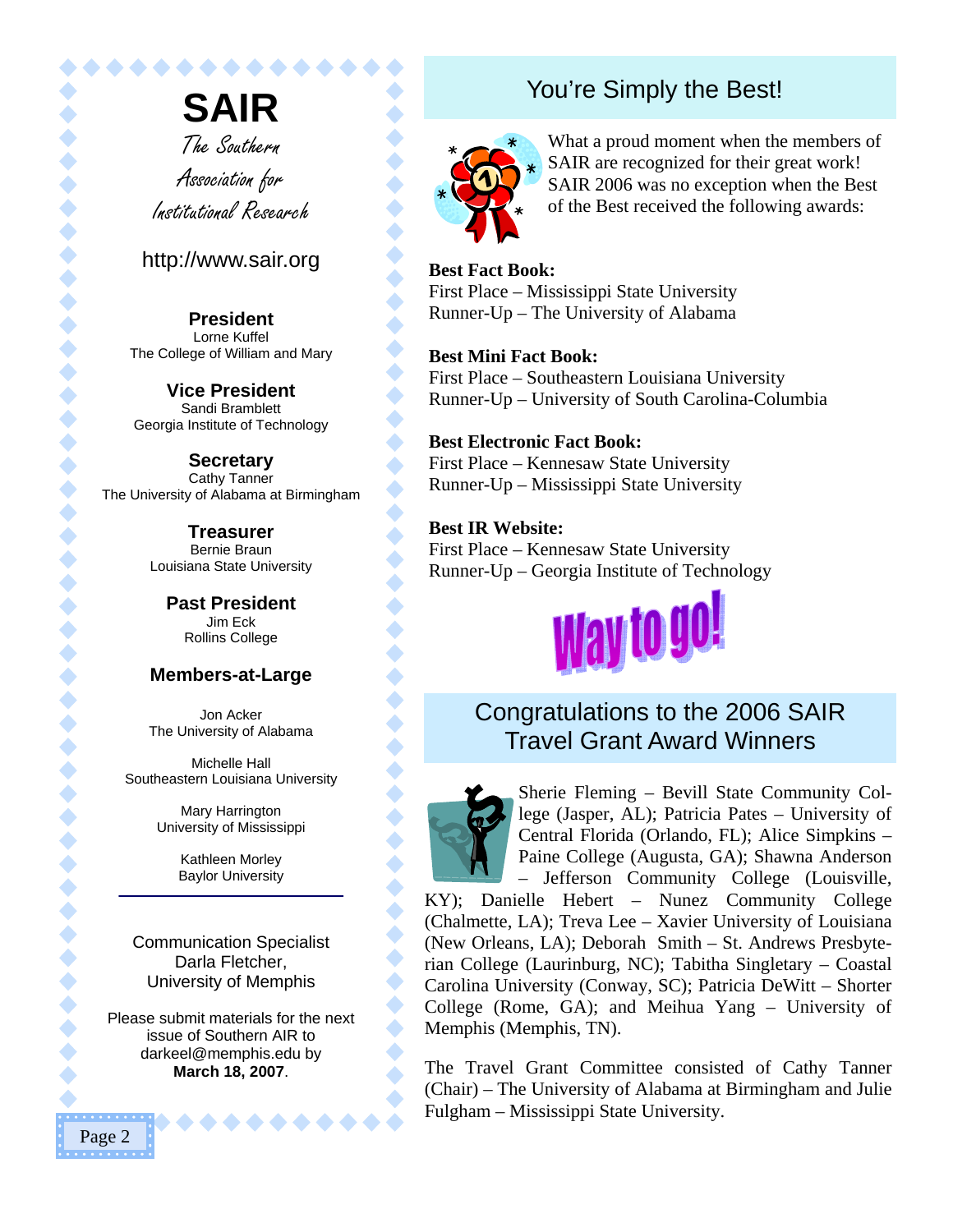SAIR's Best Paper Award for 2006 Goes to Jon Gordon and Joe Ludlum of Georgia Tech and Joseph Hoey of Savannah College of Art and Design



The winners of the SAIR Best Paper are Jon Gordon and Joe Ludlum of Georgia Tech and Joseph Hoey of Savannah College of Art and Design for their paper "Validating NSSE Against Student Outcomes: Are They Related?"

The Best Paper Committee consisted of Kathleen Morley (Chair), Baylor University; Gerry Dizinno, University of Texas – San Antonio; Andrew Luna, University of West Georgia; and Cathy Lebo, Johns Hopkins University.



*(Continued from page 1)* 

And finally, a record number of attendees for a SAIR Conference (463).

The conference also celebrated two significant awards to worthy SAIR members at the Tuesday morning Awards Breakfast. Debbie Dailey was awarded the James Montgomery Outstanding Service Award and Donald Boeckman, Southeastern Louisiana University, the Unsung Hero Award.

This past December 11, SAIR hosted a special interest group at the annual SACS meeting in Kissimmee, Florida. Roughly 60 SAIR members attended the session. Each member was asked to introduce themselves, identify their institution and SACS review year, and share one deep dark secret that helped provide a good humored sense of fun to the session. In addition, the group munched on chocolate kisses in honor of being in Kissimmee. Personally, I do not recall ever before enjoying chocolate kisses as much.

Now as we prepare for the year ahead, please take time to mark your calendars for SAIR 2007 in Little Rock, Arkansas. The dates are October 7 - 9, 2007. Our talented and capable Program Chair and SAIR Vice President Sandi Bramblett, Georgia Institute of Technology, along with her local arrangements committee will impress us with a fabulous conference. You will not want to miss it.

Thank you for this opportunity to be your organization's President. I am very interested in your thoughts and ideas, so please feel free to share them with me (lorne@wm.edu).

Best wishes, Lorne Kuffel President, 2006-07

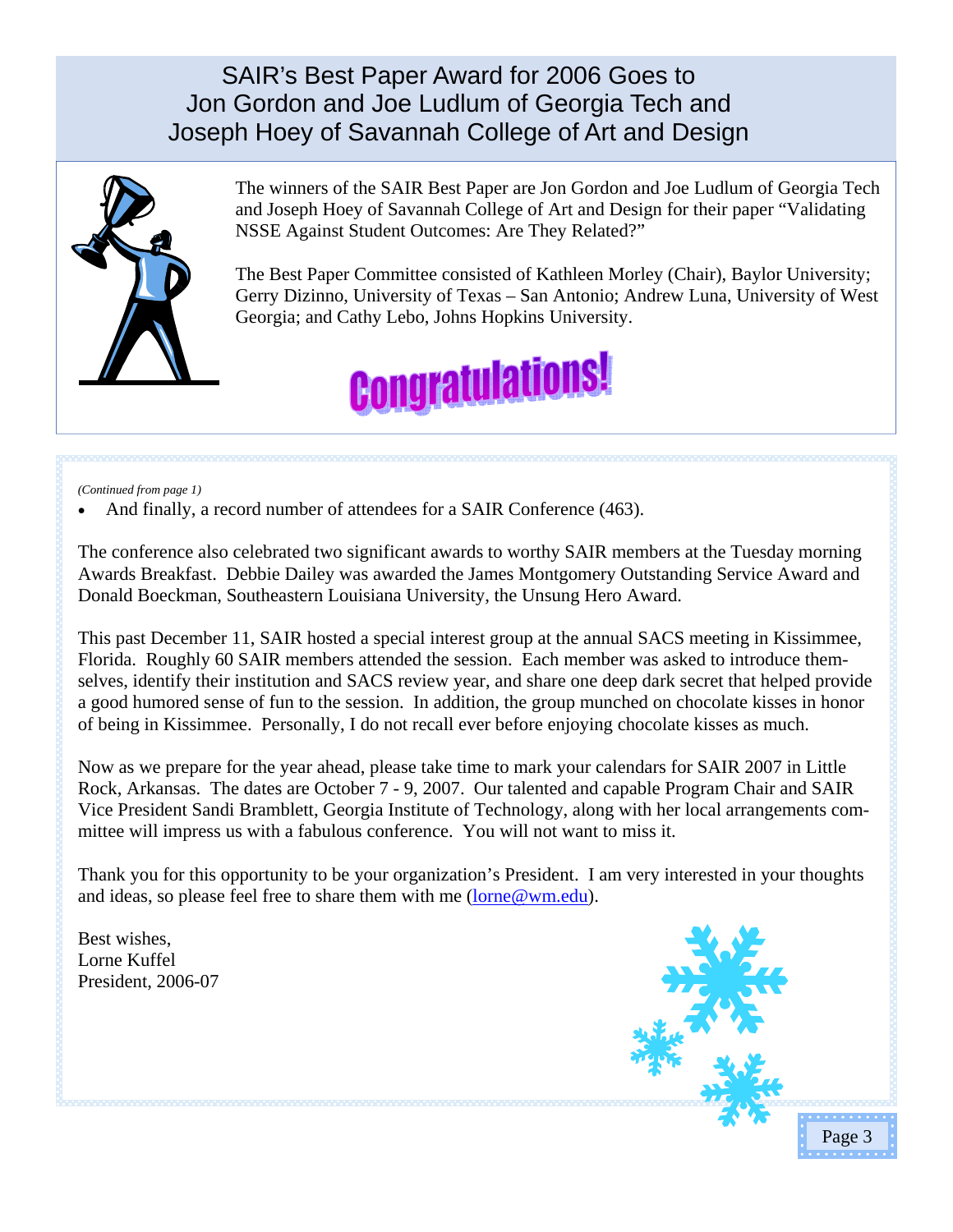## The Unsung Hero Award goes to Donald Boeckman of Southeastern Louisiana University



**The Unsung Hero Award** was presented to Donald Boeckman (Southeastern Louisiana University) for his significant ongoing contributions to SAIR over an extended period of time.

*Excerpted from the nomination:* Based on the nomination and experience in working with Don, it should be noted that he willingly serves his profession without reservation and is one of our "go-to" folks if something needs to be done correctly and quickly. Don is always willing to step up to the plate with little regard for the personal credit he will receive. To him, it's more important to serve than to be recognized. His humility and his humor are hallmarks of the Unsung Hero Award and he conducts himself in a manner that reflects favorably upon our profession.

## The James Montgomery Outstanding Service Award goes to Debbie Dailey of Georgetown University



**The James Montgomery Outstanding Service Award** was presented to Debbie Dailey (Georgetown University) for her consistently outstanding service to SAIR in a variety of roles.

*Excerpted from the nomination*: Debbie has an admirable record of length and quality of service to the IR profession, enriching both the institutions where she has worked for over 20 years and the professional development organizations particularly SAIR and AIR - to which she has devoted countless hours of service. Debbie combines professional competence with a level of sociability and personal warmth that is all too rare in our increasingly technical profession.

## The Larry G. Jones Graduate Student Travel Grant goes to Deborah Worley of the University of Mississippi





The **Larry G. Jones Graduate Student Travel Grant** was awarded for 2006 to Deborah Worley (University of Mississippi). Deborah was presented with a \$500 check and a plaque as the inaugural recipient of this award.

*Congratulations to all!*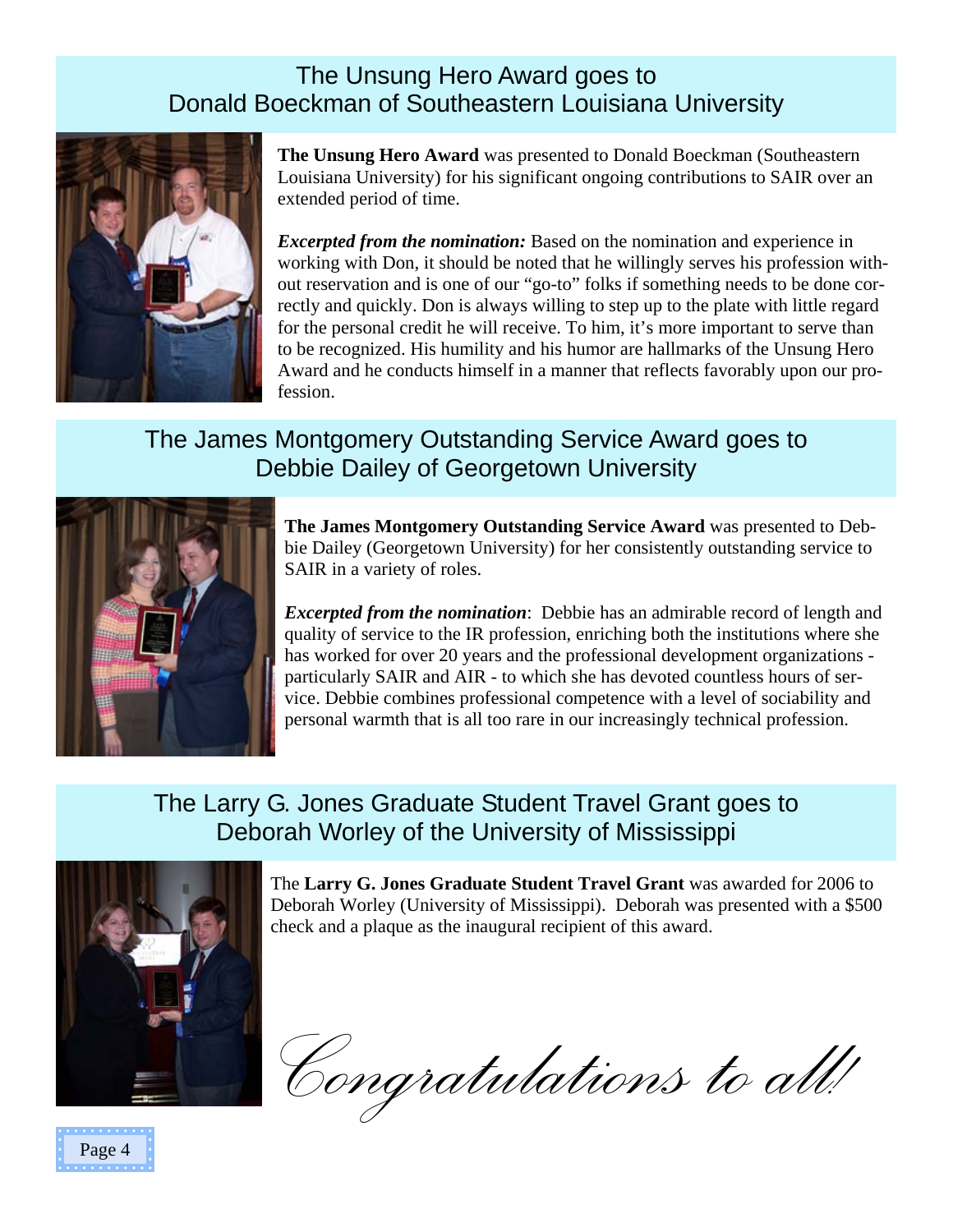

Little Rock, Arkansas October 7 - 9, 2007



**By Sandi Bramblett, Vice President / Program Chair SAIR 2007** 

## **SAIR is BIG on Little Rock!**



Mark your calendars…SAIR 2007 will take place October 7-9, 2007 at The Peabody Hotel in Little Rock, Arkansas. A dynamic state capital, Little Rock, Arkansas offers exciting nightlife, a vibrant downtown convention and entertainment district, a wealth of unique sightseeing, day trip and tour opportunities, excellent restaurants, shopping and lodging choices, museums, and one-of-a-kind attractions like the new William J. Clinton Presidential Center & Park.

Famous as former President Clinton's first capital city and the cradle of the civil rights movement, no city more represents a

bridge from the treasured past to the exciting 21st century than Little Rock. Outside of Little Rock lies the beautiful Natural State.



Arkansas is known for its remarkable natural wonders, scenic byways, world-class sporting adventures and fun family attractions. Whether you have a few hours or an entire day to go exploring, Little Rock's central location lets you discover all that Arkansas has to offer in easy and exciting day trips.

Fish at a world-class trout stream or tee off on a championship course. Shop for antiques and one-of-a-kind artisan treasures or explore the past at historic sites and museums. Throughout Arkansas, you'll find historic, cultural and natural attractions to capture the interest of all in your party.

Over half a dozen exceptional state parks with RV and camping facilities are within an hour's drive of Little Rock. In the nearby Ouachita Mountains you can visit the popular attractions of Hot Springs National Park or mine for your own diamond. A fun day trip to the magnificent River Valley or the Ozark Mountains lets you enjoy a wealth of outdoor adventures, breathtaking views, vast underground caverns, charming arts villages, and crystal clear lakes and rivers. Tour the Home of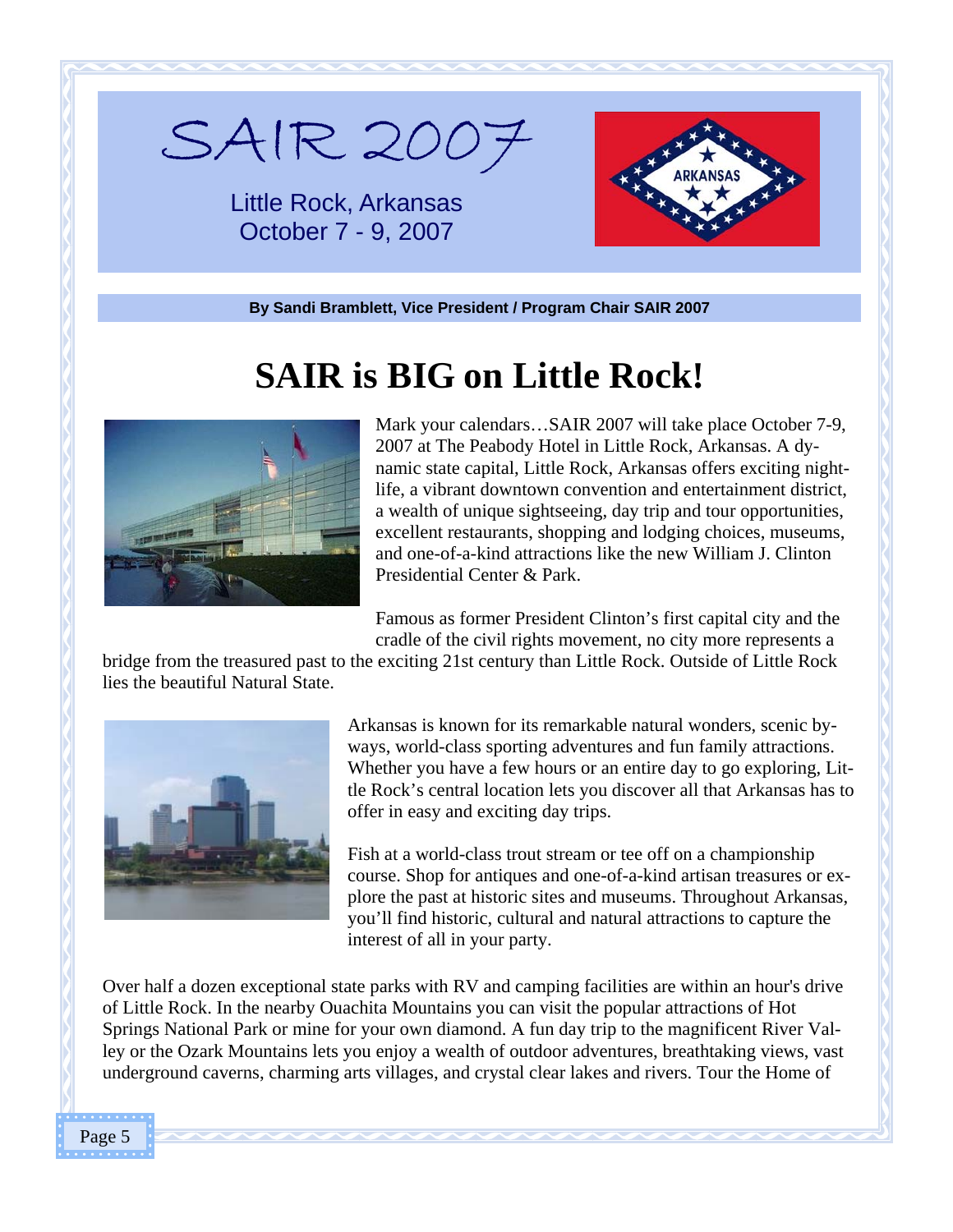

the Blues and the Great River Road in the Delta or take an historic drive through Arkansas' "Oil Country" in the Timberlands.

SAIR's planning committee will begin formulating the details of the event during January. You can expect an exciting program including papers, research presentations, plenary sessions, vendors, panels and the camaraderie of your fellow SAIR members. The Monday night event promises to be memorable as we spend the evening at the Clinton Presidential Library.

If you are interested in volunteering to help with any facet of the conference, please send an e-mail to Sandi Bramblett <sandi@gatech.edu>,

Program Chair for SAIR 2007. The SAIR spring newsletter will provide you with the details you



Read up on Little Rock!

http://www.littlerock.org http://www.littlerockchamber.org http://www.littlerock.com/media/free-things.asp



**Association for Institutional Researd Kansas City, Missouri** 47th Annual Forum June 2 - 6, 2007

## FUTURE SAIR CONFERENCES

**SAIR 2007 Little Rock, Arkansas**  October 7– 9, 2007

**SAIR 2008 Nashville, Tennessee** October 18-21, 2008

> **SAIR 2009 Dallas, Texas** October 17-20, 2009

> > Page 6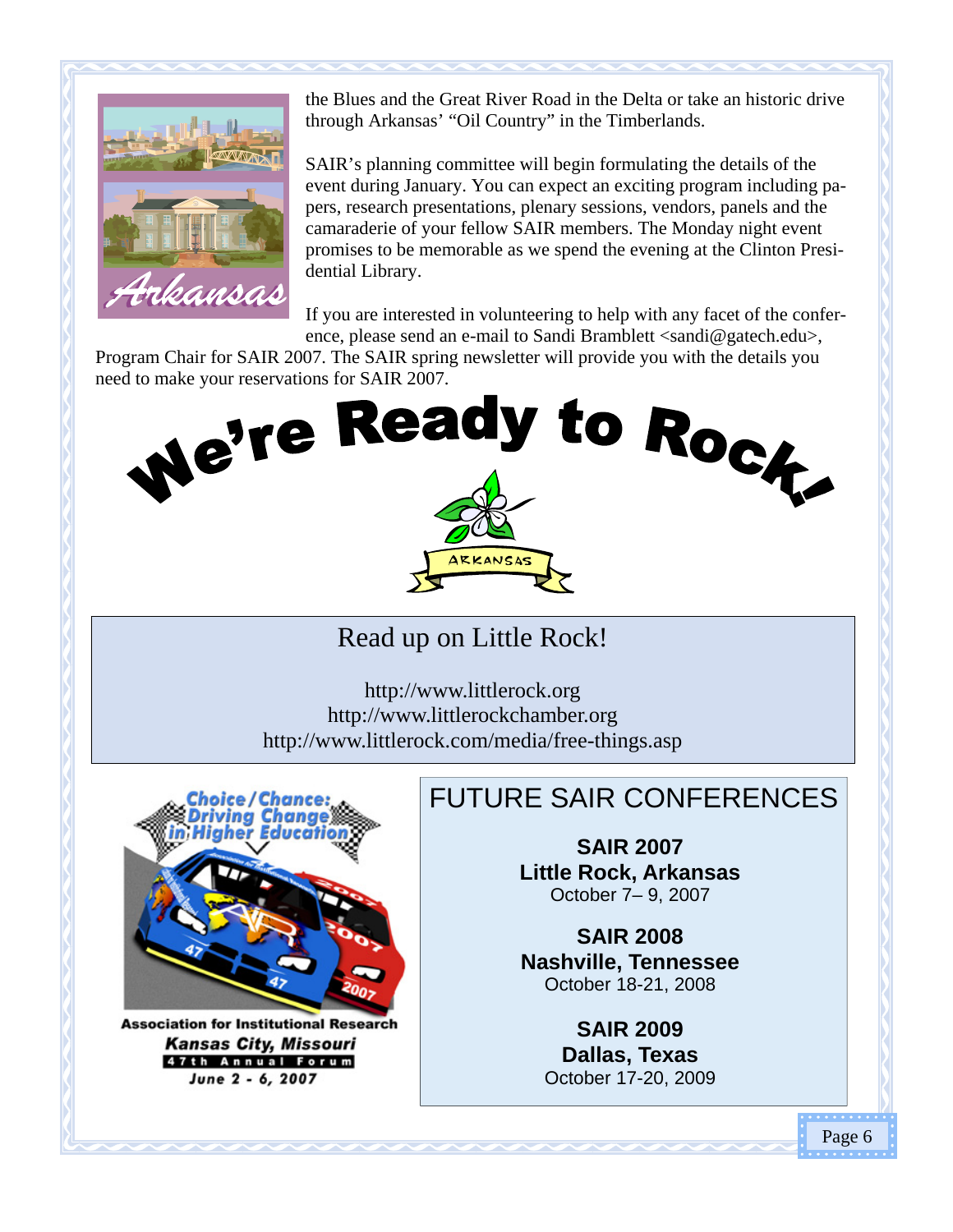#### **SAIR Board, Nominating Committee, and Communication Specialist**



**President**  Lorne Kuffel, College of William and Mary (VA)



**Vice President/ President-Elect**  Sandi Bramblett, Georgia Institute of Technology



**Past President**  Jim Eck, Rollins College (FL)



**Secretary**  Cathy Tanner, The University of Alabama at Birmingham



**Treasurer**  Bernie Braun, Louisiana State **University** 



**Member-at-Large**  Jon Acker, The University of Alabama



**Member-at-Large**  Michelle Hall, **Southeastern** Louisiana University



**Member-at-Large**  Mary Harrington, University of Mississippi



**Member-at-Large**  Kathleen Morley, Baylor **University** 



**Nominating Committee**  Cathy Ellet, Copiah-Lincoln **Community** College



**Nominating Committee**  Denise Gardner, The University of Georgia



**Nominating Committee**  Mary Gunn, Coastal Carolina University



**Nominating Committee**  Kris Mascetti The University of Alabama at Birmingham



**Nominating Committee**  Kim Thoma, The University of Alabama System



**Communication Specialist**  Darla Fletcher, University of Memphis

Page 7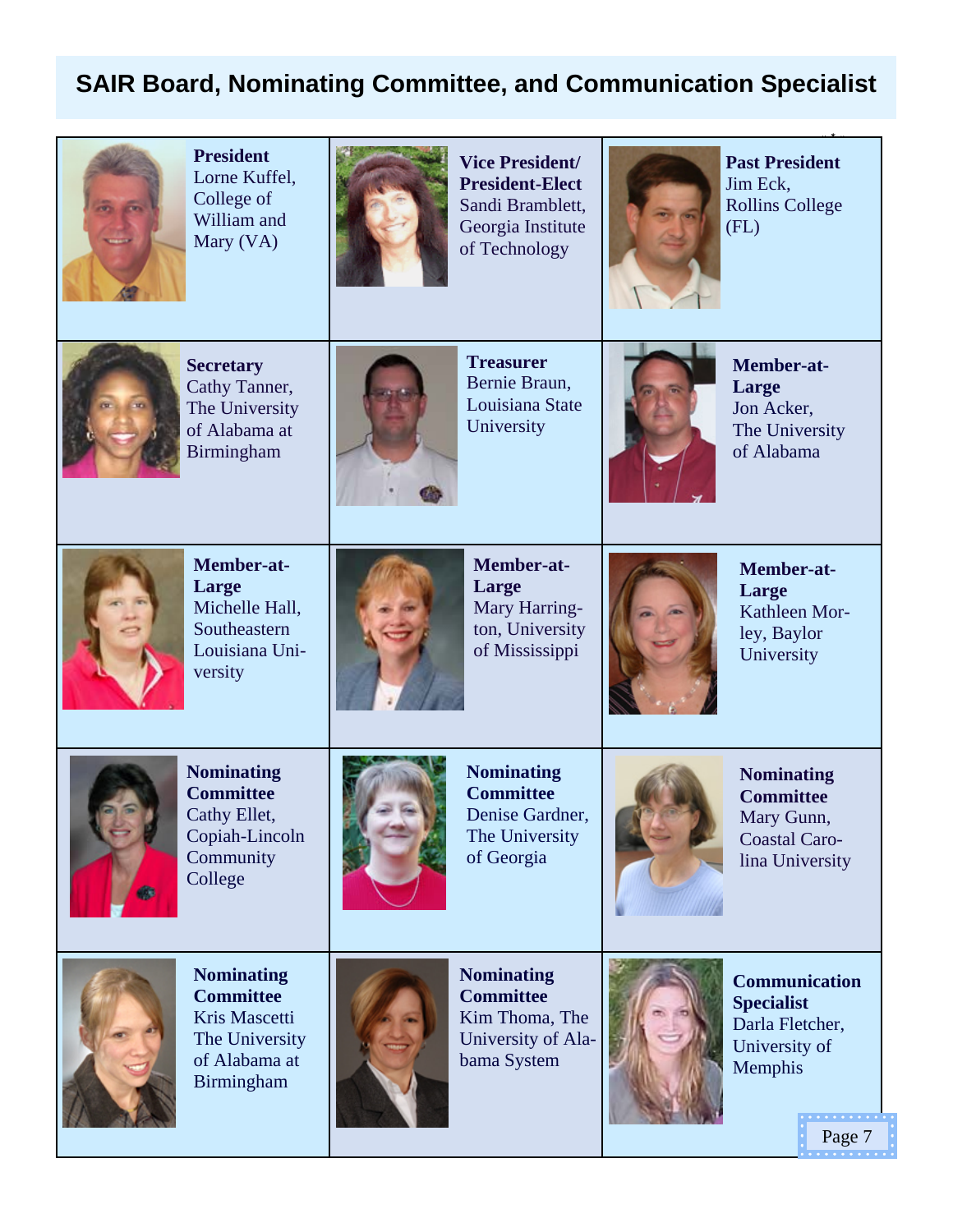

David Aday, College of William and Mary; Mia Alexander-Snow, University of Central Florida; Shawna Anderson, Jefferson Community and Technical College; Tara Atkins-Brady, Piedmont Virginia Community College; Diane Ball, International College; Raymond Barclay, Western Carolina University; Dolores Barnett, South Panola School District; Charles Barnett, Itawamba Community College; Amy Beaudoin, Somerset Community College; Tim Beckett, Information Builders; Erin Bell, Indian River Community College; Stephanie Benson, Athens Technical College; Margaret Bernarding, George Mason University; Phillip Bevins, University of Virginia's College at Wise; Monica Bidwell, Madisonville Community College; Sam Bingham, University of South Carolina Upstate; Sandra Bollinger, Longwood University; Louise Boothby, Guilford College; Kimberly Brantley,

Embry-Riddle Aeronautical University; John Brooks, Fayetteville State University; David Brown, North Central Texas College; Steve Brown, Eduventures; Kevin Brown, Tableau Software; Albert Calhoun, Alabama State University; Pamela Carroll, J Sargeant Reynolds Community College; David Caruth, University of the District of Columbia; David Chadima, ACT; Sabrina Conner, New River Community College; Teresa Covington, Fayetteville State University; Nancy Crosby, Middle Georgia College; John Davis, Thomas Nelson Community College; A. Darryl Davis, East Carolina University; David de Medicis, Mississippi College; Karen DeMonte, University of Delaware; Sandra Denny, Howard University; Angela Detlev, State Council of Higher Ed. for VA; Janet Dickinson, University of Arkansas Fort Smith; David Dirlam, Savannah Technical College; William Dixon, Radford University; Nancy Doyle, UNC-Chapel Hill; Jessica Dunsmore, Tennessee Wesleyan College; Cindy Dutschke, Texas A&M University; Christopher Eilers, UNC-Chapel Hill; Hollie Eirich, Southern Adventist University; James Farrelly, WEAVEonline; Sherie Fleming, Bevill State Community College; Diana Fowler, The Access Group; Kiran Gangeyula, Nicholls State University; Michael Gass, Georgia College and State University; Mylinda Gettys, Nunez Community College; Sarah Ghaleb, The George Washington University; Roxanne Gile, Virginia Polytechnic Institute and State University; Kim Goodman, Guilford College; Jonathan Gordon, Georgia Institute of Technology; Tina Grace, James Madison University; Seth Gummere, Eduventures; Randi Hagen, Flagler College; Andrea Hardin, Wesleyan College; Tom Hardy, University of Oklahoma Health Sciences Center; Dana Hartley, Georgia Institute of Technology; Diane Hayes, University of the District of Columbia; Danielle Hebert, Nunez Community College; Ben Herndon, Virginia Union University; Sherri Huffman, Danville Community College; Anthony Humphreys, Datatel, Inc.; Chang-Yu Hung, Virginia Polytechnic Institute and State University; Mike, Jackson, Oklahoma City University; G Jenkins, University of North Carolina General Administration; Paul Johnson, USC Lancaster; Ursa Johnson, Mount Olive College; Tony Jones, Albany State University; Susy Jorgenson, University of Oklahoma; Donna Jovanovich, Virginia Community College System; Anne Keehn, Quantum Thinking; Christine Keller, University of Kansas; Larry Keller, Tableau Software; Michael Kelly, University of South Carolina; Brent Keltner, Eduventures; Donna Kidd, George Mason University; Mikyong Kim, George Washington University; Byung Kim, George Mason University; Judy King, Snap Surveys, Ltd.; Rebecca Kittelberger, Virginia Community College System; Jeffrey Kromrey, University of South Florida; Matthew Kulmacz, Florida Gulf Coast University; David Lane, Auburn University; Ken Lee, George Mason University; Rich Lee, Datatel, Inc; Susan Lounsbury, Board of Regents of the University System of Georgia; Carla Lowery, Mississippi University for Women; Joseph Ludlum, Georgia Institute of Technology; Barbara Maddox, George Mason University; Paul Madgett, N/ *(Continued on page 9)* 

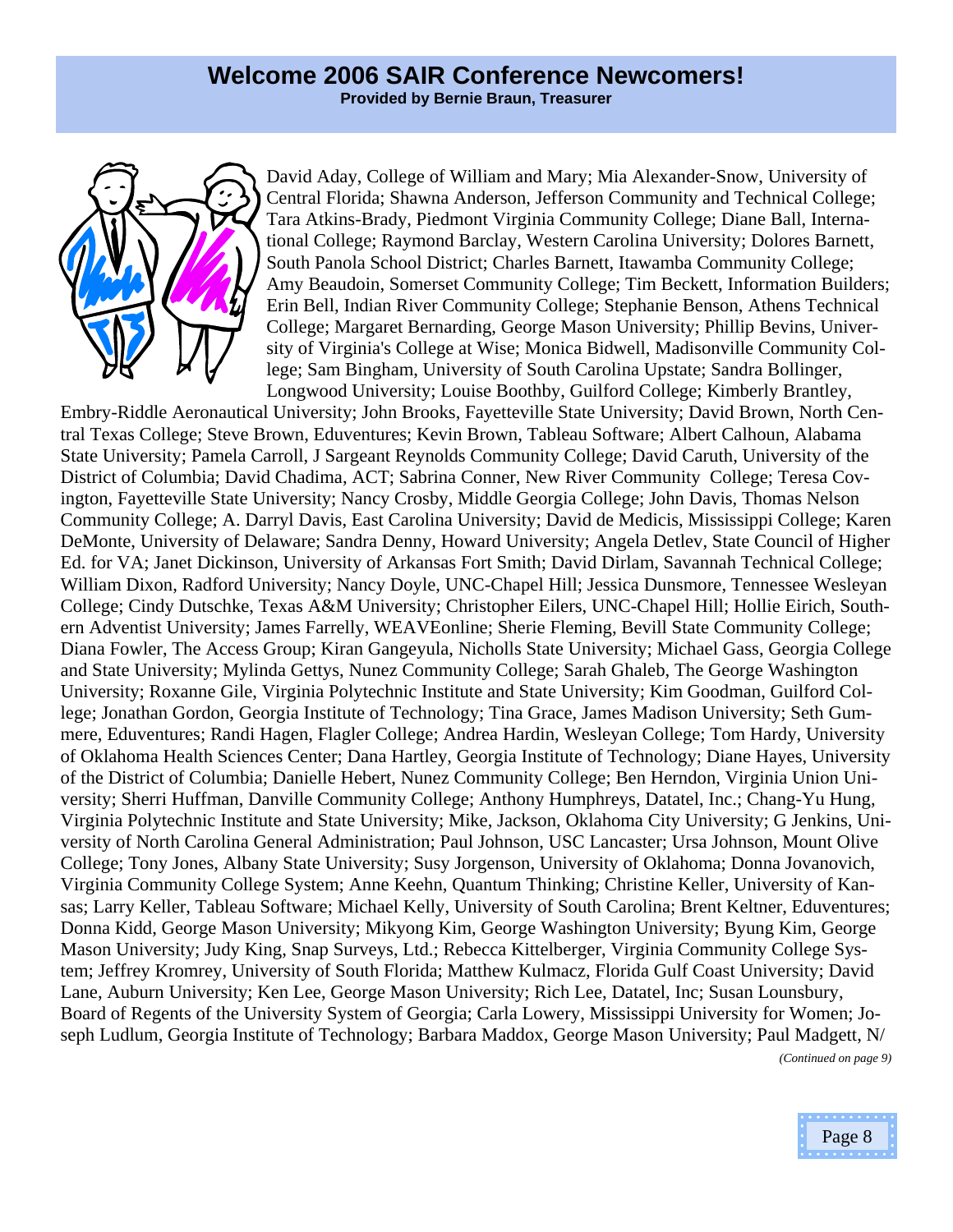#### *(Continued from page 8)*

A; Alvin Manalo, Marymount University; Stephanie Martin, Appalachian State University Reich College of Education; Roy Mathew, U. of Texas - El Paso; Suzanne McCool, Datatel, Inc; Katherine McGuire, Washington and Lee University; Matthew McLellan, Evisions, Inc.; Sara Meehan, Marymount University; Gashaw Mekonnen, University of the District of Columbia; Fnu Mihir, Nicholls State University; Teri Moore, New River Community College; Marina Moschos, State Council of Higher Education for Virginia; Amin Muhammad, Bowie State University; Patricia Murphy, University of Richmond; Maureen Murray, University of Central Florida; Mitzi Norris, University of Mississippi Medical Center; Bethann Northup, Georgia State University; Dane O'Blanc, McNeese State University; Dale O'Neill, Johnston Community College; Carolyn Ortiz, Fayetteville State University; Kevin Osborne,Auburn University Montgomery; Halyna O'Sullivan, Quantum Thinking; Nicole Pamukov, SPSS,Inc; Patricia Pates, University of Central Florida; Robert Patterson, WEAVEonline; Carol Paulk, Savannah Technical College; Andrew Permenter, Southeastern University; Laura Phelps, George Mason University; Constance Pierson, University of Maryland Baltimore County; Stan Preczewski, Georgia Gwinnett College; John Pryor, Higher Education Research Institute; Olivia Pullmann, George Mason University and Cox Matthews and Associates; Edwin Ramos, Marine Corps University; Deanna Richardson, University of Arkansas Commity College at Batesville; Carol Rowlett, Lynchburg College; Jeff Russell, Virginia Highlands Community College; Sherri Sahs, SPSS; Michael Schuchert, Marymount University; Sheena Sharma, University of Texas, MD Anderson Cancer Center; Brian Sheppard, Everglades University; Tabitha Singletary, Coastal Carolina University; Daniel Sisco, George Washington University; Jeff Skowronek, University of Tampa; Tomek Skurzak, Kennesaw State University; Deborah Smith, St. Andrews Presbyterian College; Amy Smith, Association for Institutional Research; Alona Smolova, University of North Carolina at Pembroke; Iolantha Spencer, Tuskegee University; Deborah Staley, University of South Carolina; Diane Stamp, James Madison University; Patricia Steen, Old Dominion University; Katherine Stephenson, Rollins College; Christina Stiles, Winthrop University; Roger Sugarman, University of Kentucky; Linda Sullivan, University of Central Florida; Wendy Sullivan, Eduventures; Michael Taft, Zogo Tech; Garry Taylor, Virginia Community College System; Debra Templeton, Radford University; William Thompson, University of South Florida; Matt Urey, Weave Online; Gopakumar Venugopalan, Darton College; Jeanne Walker, University of Central Florida; Ivan Walker, Fayetteville State University; Wanda Waller, Southern University at Shreveport; Jennifer Walsh, Palmer College of Chiropractic Florida; Tim Walsh, Temple University; Allison Walters, University of Delaware; Teresa Ward, Georgia State University; Heidi Watt, University of Central Florida; Daniel Weinstein, Winthrop University; Patricia White, Vanderbilt University; Marianne White, McNeese State University; Robert Williams, University of Maryland Baltimore County; Jerre Wilson Marine Corps University; Brenda Woods, Georgia Institute of Technology; Deborah Worley, University of Mississippi; Helen Wu, George Mason University; Mingguang Xu, University of Georgia; Takeshi Yanagiura, State Higher Education Executive Officers; Jean Yerian, Virginia Commonwealth University; Ali Yorkos, University of Central Florida; Marilyn Young, Allen University



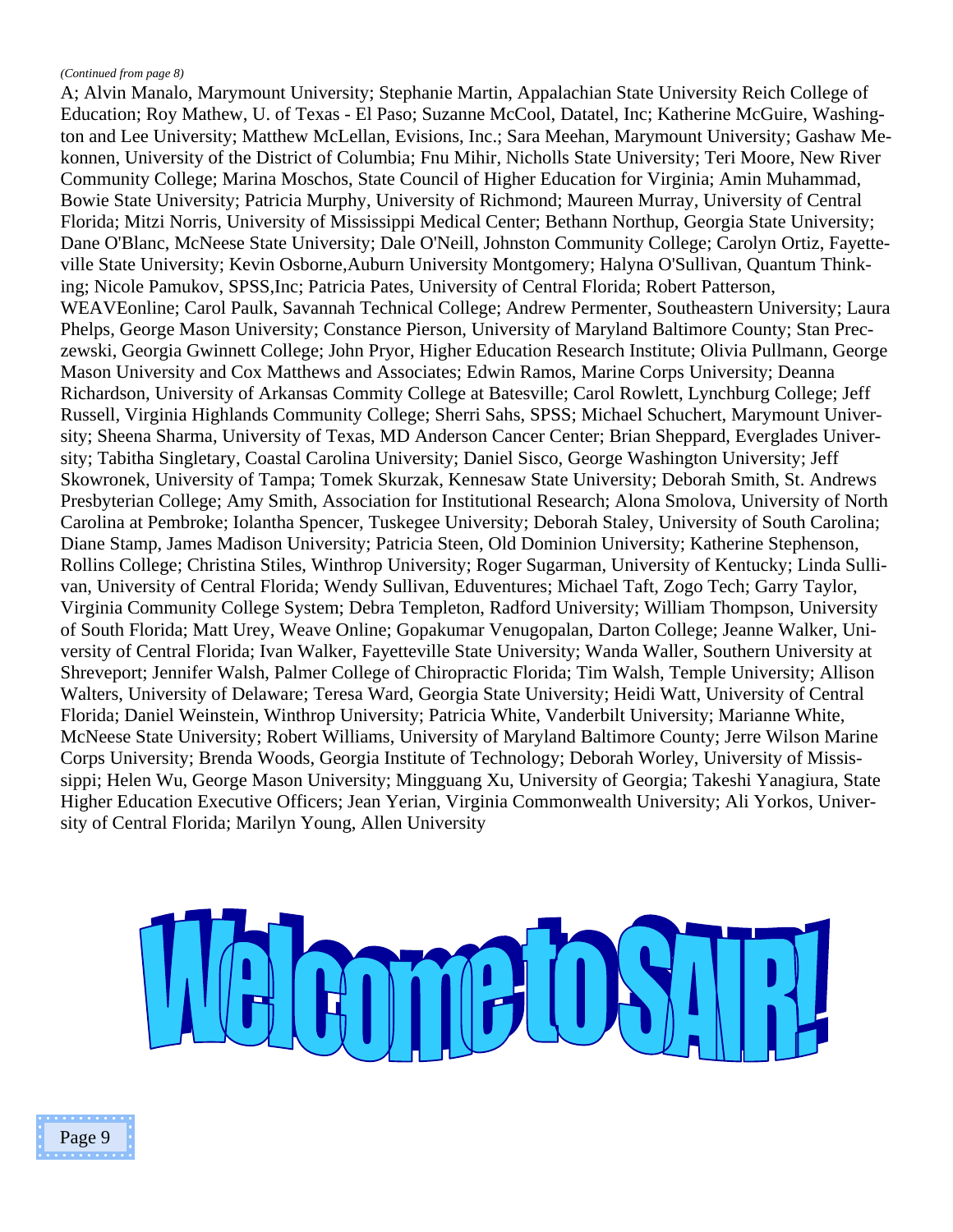# Remembering good times at SAIR 2006







Coffee and SAIR friends….a nice way to start your morning.

Deborah Worley takes a snapshot with Larry Jones.

> Uncle SAIR **Wants You**



Sandi Bramblett says get ready to rock Little Rock at SAIR 2007!

presents in the opening session.

Robert H. Foglesong, President of Mississippi State University,

Enjoying good food and good company at George's house.

The metro zips SAIR folks off for some sight seeing.

Nothing says cool quite like a

Razorback hat.

Page 10

Thanks to Jon Acker, The University of Alabama, for providing photos.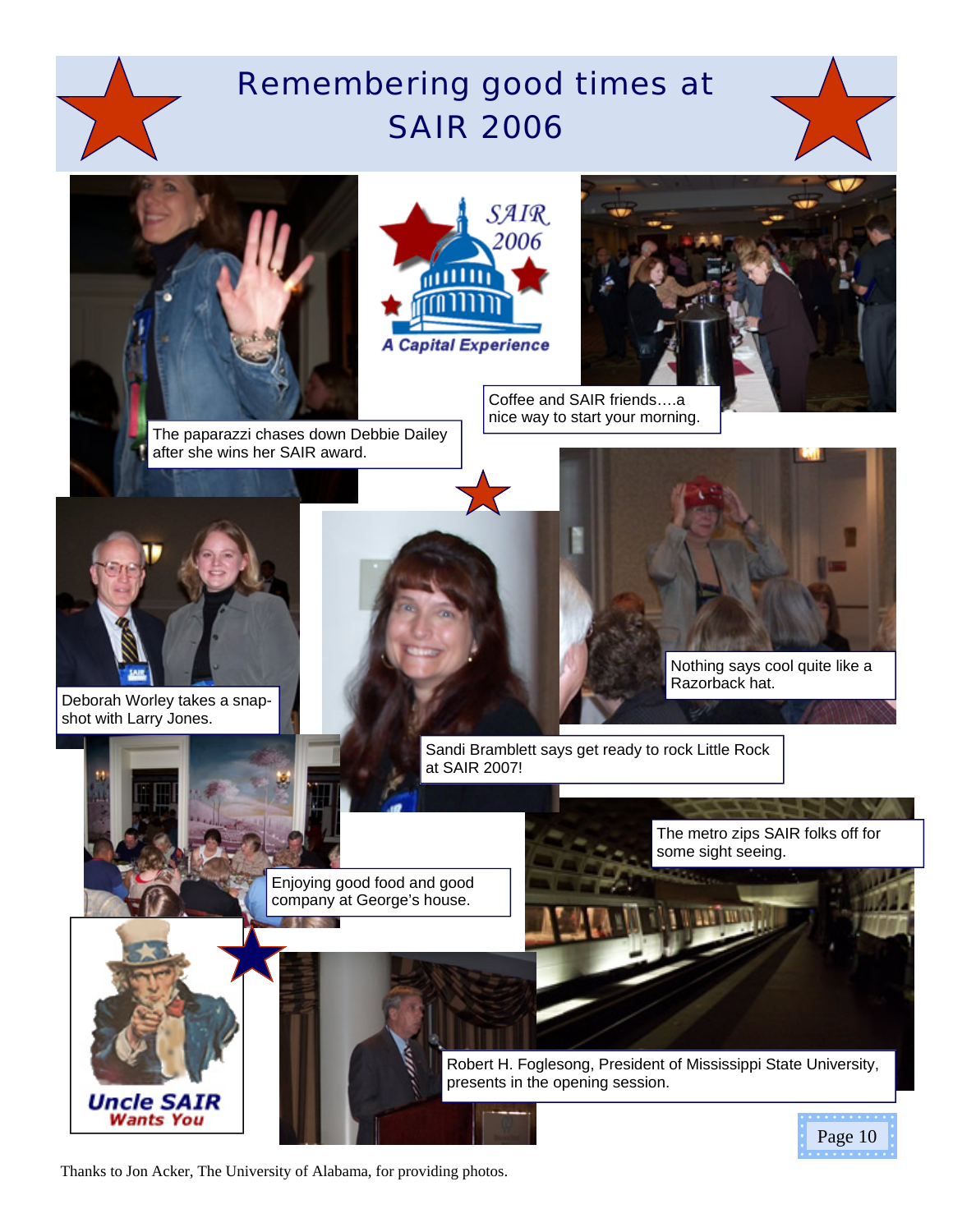| SAIR MEMBERSHIP APPLICATION, October 2006 to October 2007                                                                                                                                                                           |                                                   |
|-------------------------------------------------------------------------------------------------------------------------------------------------------------------------------------------------------------------------------------|---------------------------------------------------|
| Name: Name:                                                                                                                                                                                                                         |                                                   |
| Position: Note and the set of the set of the set of the set of the set of the set of the set of the set of the set of the set of the set of the set of the set of the set of the set of the set of the set of the set of the s      | Please use this form or pass it on                |
| Institution: <u>Constantinological control of the second control of</u> the second control of the second control of the second control of the second control of the second control of the second control of the second control of t | to an interested colleague. The                   |
|                                                                                                                                                                                                                                     | completed form and check should<br>be mailed to:  |
| Address: No. 2014 19:30 Address:                                                                                                                                                                                                    |                                                   |
| City: City:                                                                                                                                                                                                                         | <b>SAIR Treasurer</b><br><b>Bernie Braun</b>      |
|                                                                                                                                                                                                                                     | Louisiana State University                        |
| Telephone: Fax: Fax:                                                                                                                                                                                                                | 311 Thomas Boyd Hall<br>Baton Rouge, LA 708032750 |
|                                                                                                                                                                                                                                     | <b>Questions?</b>                                 |
|                                                                                                                                                                                                                                     | Phone: (225) 578-1231                             |
| Membership Type:<br>Regular (\$25) ______ Student (\$10) ______ Emeritus (free) _____                                                                                                                                               | Email: bbraun@Isu.edu                             |

#### **Membership Types:**

**Student Membership:** For those who are actively pursuing a graduate degree and are not employed full-time. **Regular Membership:** For those professionals working in institutional research or a related field. **Emeritus Membership:** For those who have retired and have been an active member of SAIR for at least five years immediately preceding retirement.